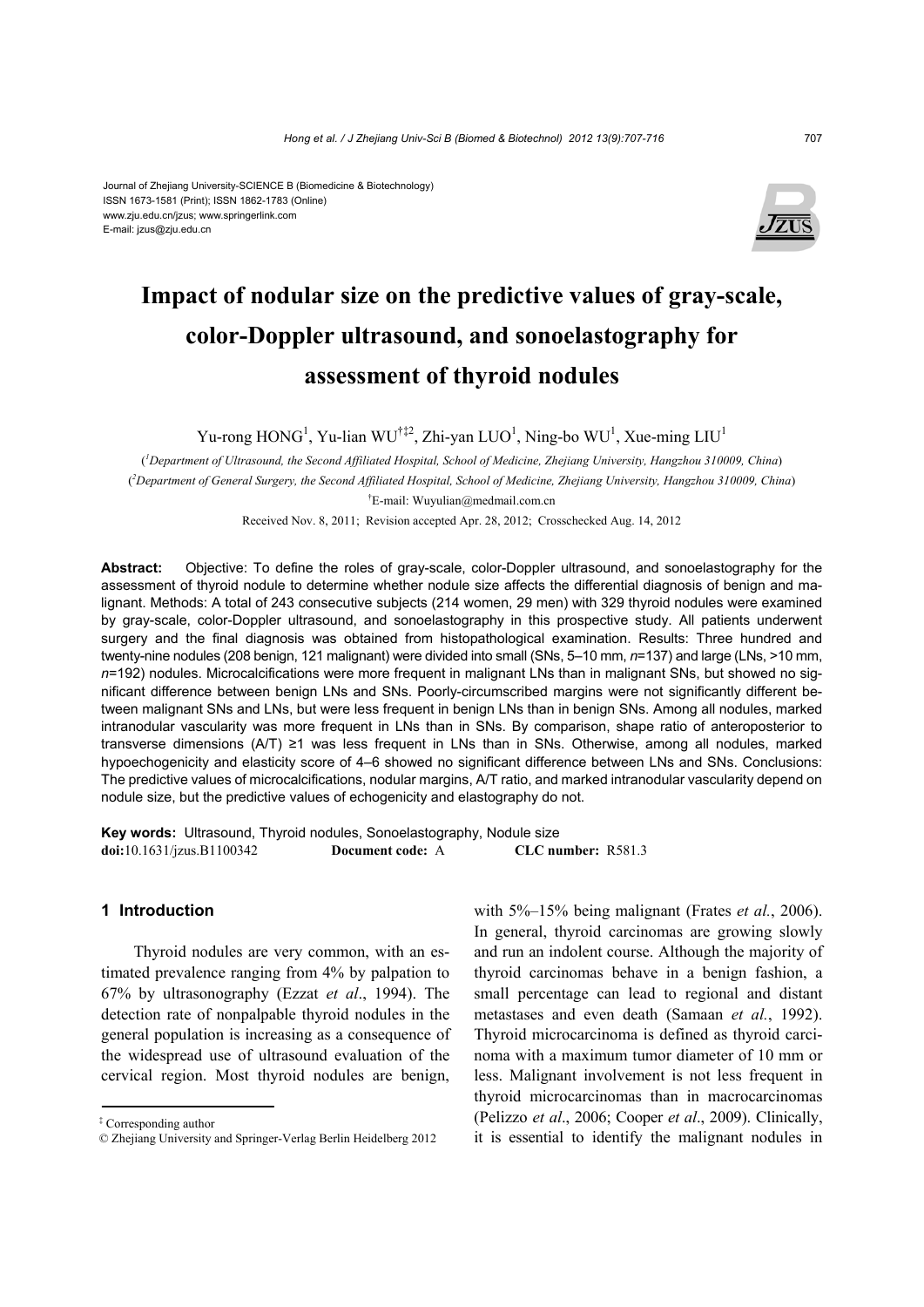order to establish an optimal therapeutic plan for each patient. Furthermore, early diagnosis and treatment of small tumors may be clinically important; however, an aggressive disease course is rare in incidentally discovered microcarcinomas. Hence, incidental thyroid lesions with a diameter of less than 5 mm should usually be followed up with ultrasound (Pelizzo *et al*., 2006; Cooper *et al*., 2009).

Fine-needle aspiration biopsy (FNAB) is considered to be the most reliable diagnostic test for evaluation of thyroid nodules, especially when ultrasound guidance is used (Lee *et al*., 2002). However, performing FNAB on every thyroid nodule detected by ultrasound is not cost-effective due to the high prevalence of nodules. Ultrasound is the most sensitive test available to detect thyroid lesions (Moon H.C. *et al*., 2007) and may be used to further characterize thyroid nodules, providing an assessment of risk of malignancy, and thereby narrowing down those nodules which require FNAB. Numerous studies have investigated the sonographic features of nodules as predictors of malignancy (Reading *et al*., 2005; Hoang *et al*., 2007; Moon W.J. *et al*., 2008). Although individual sonographic features may be of limited value, when multiple signs of thyroid malignancy appear in combination, it is possible to make accurate predictions (Kim *et al*., 2002; Ahn *et al*., 2010). However, whether the diagnostic accuracy of these features may be dependent on nodular size has not been fully investigated.

Sonoelastography is based on the principle that when body tissues are compressed, the softer parts deform more easily than the harder parts (Khaled *et al*., 2006). Preliminary results of sonoelastography have shown an excellent differentiation of variable hardness of thyroid nodules when compared to histopathology (Lyshchik *et al*., 2005; Rago *et al*., 2007; Asteria *et al*., 2008; Dighe *et al*., 2008; Rubaltelli *et al*., 2009; Bojunga *et al*., 2010). Whether elastographic measurement can give reliable results in nodules less than 10 mm is not clear.

The purpose of this study was to define the roles of gray-scale, color-Doppler ultrasound, and sonoelastography for assessment of thyroid nodules to determine if nodule size affects differential diagnosis of benign and malignant using histopathology as the reference standard.

#### **2 Subjects and methods**

#### **2.1 Patients**

The study was conducted with the approval of the institutional review board of Zhejiang University, China. All patients provided informed consent to participate in the study.

A total of 663 consecutive patients with both palpable and nonpalpable nodules who had undergone thyroid ultrasound between November 2008 and September 2010 were considered for the study. Only 283 patients who underwent surgery and pathological evaluation were included. The indications for surgery included the following reasons: suspicious ultrasound malignant findings (*n*=159), compression symptoms or cosmetic reasons (large goiter) (*n*=85), and the patients' desires (*n*=39). The final diagnosis was based on the results of histopathologic examination of resected specimens.

As for thyroid nodules, the inclusion criterion was the presence of single or multiple thyroid nodules larger than 5 mm. The exclusion criteria were: (1) nodules with cystic portion >50%; (2) nodules in which ultrasound revealed the presence of calcified shell; (3) nodules which could not be clearly distinguishable from other nodules present in the thyroid.

Thus, a total of 243 patients with 329 thyroid nodules were enrolled in this study. There were 214 women and 29 men with a mean age of  $(45.3 \pm 12.7)$ years (range: 17–76 years).

#### **2.2 Conventional ultrasound and sonoelastography**

Both conventional sonography and sonoelastography were performed using EUB-8500 or HI VISION 900 US system machines (Hitachi Medical, Tokyo, Japan) and 6–13 MHz linear array transducer. All examinations were performed by the same investigator with ten years of experience in thyroid ultrasound.

All selected thyroid nodules were assessed by conventional gray-scale and color-Doppler ultrasound. The echogenicity of the nodules was classified into four categories: marked hypoechogenicity, hypoechogenicity, isoechogenicity, and hyperechogenicity. The marked hypoechogenicity was defined as low echogenicity compared with the surrounding strap muscles. The hypoechogenicity, isoechogenicity, and hyperechogenicity were defined according to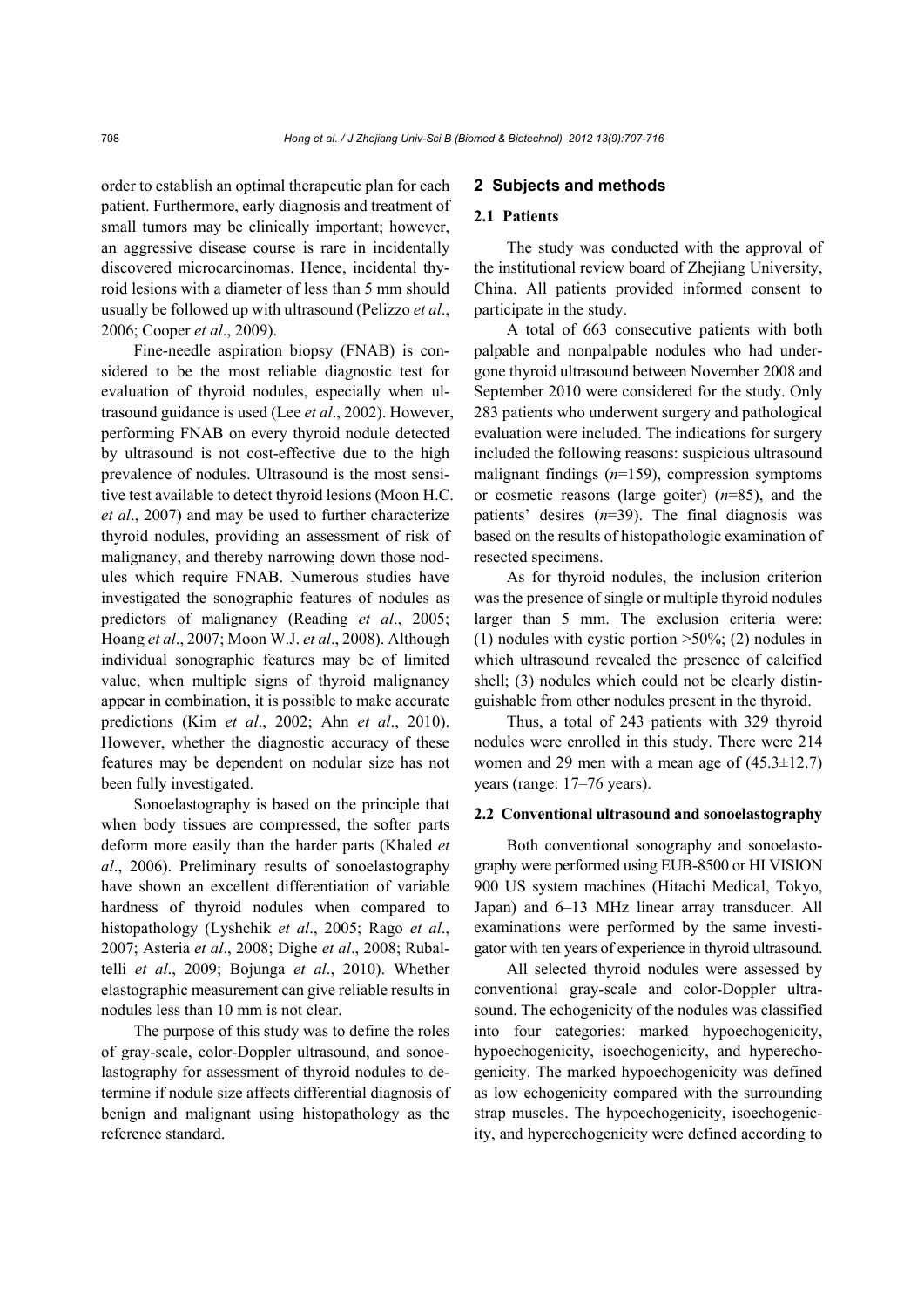the comparative echogenicity between the thyroid parenchyma and the nodule. Shape was assessed as the ratio of anteroposterior (A) to transverse (T) dimensions (A/T≥1 or <1). The margin of the nodule was described as (1) well-circumscribed when the boundary of the nodule was well-defined or the contour of the nodule was smooth and rounded; or (2) poorly-circumscribed when the boundary of the nodule was ill-defined or the contour of the nodule was irregular with jagged edges. Calcification within the nodule was classified into four categories: no calcification, microcalcification, large and dense calcification, and rim calcification. Microcalcification was defined as hyperechoic spots less than 2 mm with or without acoustic shadowing. The component of the nodule was classified as solid (solid portion>90%), predominantly solid (solid portion>50%), predominantly cystic (cystic portion>50%), and cystic (cystic portion>90%). The presence and the pattern of blood flow evaluated by color-Doppler imaging were classified as follows: no vascularity-defined as no color-Doppler flow in the periphery or within the nodule; peripheral vascularity-defined as flow in the peripheral position and absent or slight flow in the central part of the nodule; marked intranodular vascularitydefined as more flow in the central part of the nodule than at the periphery.

Sonoelastography was performed after the conventional sonographic examination by the same investigator. With the use of sonoelastographic mode, the probe was placed on the neck with light pressure, and an elastographic region of interest (ROI) was positioned by the operator that included the nodule and sufficient surrounding thyroid tissue to be evaluated. To keep the strain distribution uniform, the probe was pressed to the area with a frequency of 2 to 3 times per second during the cycle of compressingdecompressing in elastography. The level of the pressure was indicated by a 5-point scale meter, which was displayed in real time on the screen. A scale of 2 to 4 was indicative of correct compression. The real-time elastogram was displayed over the gray-scale imaging in a color-coded map: highly elastic tissues (soft) appear in red, less elastic tissues (hard) appear in blue, and intermediate degrees of elastic tissues are shown in green. The sonoelastogram was considered to be reliable only when the elastographic image displayed over the B-mode continued for at least 5 s with the illuminated indicator showing a value between 2 and 4. In our study, the characteristics of thyroid nodules on sonoelastogram were categorized into 6 patterns (i.e., elasticity scores 1–6). Fig. 1 demonstrates the features of each pattern.



**Fig. 1 Schematic representation of the general appearance of thyroid nodules for elasticity scores of 1–6**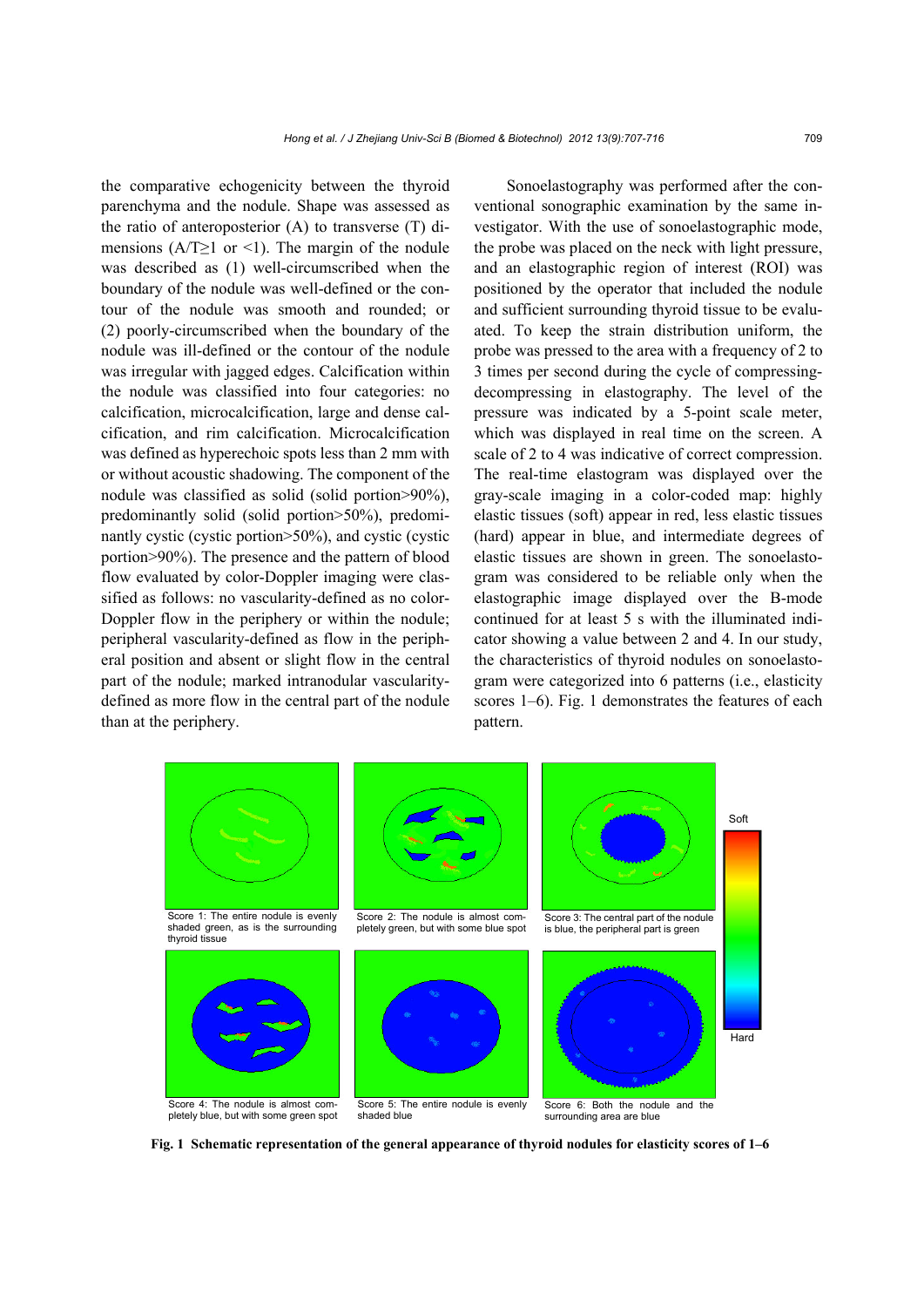#### **2.3 Statistical analysis**

The software package SPSS for Windows 13.0 (SPSS Inc., Chicago, IL, USA) was used for statistical data analysis. Each of the ultrasound features was analyzed to determine its association with a benign vs. malignant diagnosis. A Student's *t*-test was used for comparison of quantitative variables. To assess the diagnostic values of conventional ultrasound and sonoelastography compared with the histopathologic results, cross-table tests were carried out. The diagnostic sensitivity, specificity, positive predictive value (PPV), and negative predictive value (NPV) were calculated. To summarize the overall performance, the areas under the receiver operating characteristic curve  $(A<sub>Z</sub>)$  were calculated and compared for the two techniques. *P*-value of less than 0.05 was considered to be statistically significant.

### **3 Results**

Two-hundred and forty-three patients with 329 thyroid nodules were successfully evaluated by grayscale, color-Doppler ultrasound, and sonoelastography. All thyroid nodules were confirmed histologically by means of surgery. There were 208 benign  $(63\%)$  and 121 malignant  $(37\%)$  nodules. In the 67 patients having multiple thyroid lesions, 14 patients had multiple malignant nodules, 46 had multiple benign nodules, and 7 had both multiple benign and malignant nodules. The diagnoses of malignancy included papillary carcinoma (*n*=116), follicular carcinoma (*n*=2), anaplastic carcinoma (*n*=1), and medullary carcinoma (*n*=2). The diagnoses of benign nodules included nodular goiter (*n*=187), Hashimoto's thyroiditis (*n*=9), subacute thyroiditis (*n*=5), follicular adenoma (*n*=4), and atypical adenoma (*n*=3). The mean maximal diameter of the malignant nodules ( $(14.2\pm9.4)$  mm, range from 5 to 50 mm) was significantly smaller than that of the benign nodules  $((16.6\pm11.8)$  mm, range from 5 to 54 mm) ( $P=0.002$ ).

#### **3.1 Ultrasound features of nodules vs. nodule size**

To evaluate the relationship between nodule size and ultrasound features, a cutoff of 10 mm was set as a criterion for dividing small and large nodules. Based on the pathologic findings, there were 137 small nodules (SNs) (malignant 60, benign 77) and 192 large nodules (LNs) (malignant 61, benign 131). The findings of ultrasound features in malignant and benign nodules within SN and LN groups are shown in Table 1.

Among malignant nodules, the ultrasound findings of microcalcification and marked intranodular vascularity were more commonly observed in LNs (71% and 39%, respectively) than in SNs (50% and 18%, *P*=0.021 and *P*=0.010, respectively). In addition, the ratio of  $A/T \ge 1$  in malignant nodules showed less frequency in LNs than in SNs (8% vs. 48%, *P*<0.001). Other ultrasound features (poorly-circumscribed margin, marked hypoechogenicity, elasticity score of 4–6) showed no significant difference between malignant LNs and SNs. Among benign nodules, the ultrasound findings of poorly-circumscribed margin and A/T≥1 were less commonly observed in LNs (16% and 2%, respectively) than in SNs (29% and 9%, *P*=0.042 and *P*=0.032, respectively). In contrast, marked intranodular vascularity in benign nodules showed more frequency in LNs than in SNs (19% vs. 5%, *P*<0.001). Other ultrasound features (marked hypoechogenicity, microcalcification, elasticity score of 4–6) showed no significant difference between benign LNs and SNs.

| Table 1 Frequency of suspicious ultrasound features in malignant and benign nodules according to nodular size |  |  |  |  |  |  |  |
|---------------------------------------------------------------------------------------------------------------|--|--|--|--|--|--|--|
|---------------------------------------------------------------------------------------------------------------|--|--|--|--|--|--|--|

|                                 |               | $n_{\rm m}$ |         |             | $n_{\rm h}$ |       |
|---------------------------------|---------------|-------------|---------|-------------|-------------|-------|
| <b>Characteristics</b>          | $d$ 5–10 mm   | $d > 10$ mm | P       | $d$ 5–10 mm | $d > 10$ mm | Р     |
|                                 | $(n=60)$      | $(n=61)$    |         | $(n=77)$    | $(n=131)$   |       |
| Poorly-circumscribed margin     | 56 $(93\%)^a$ | 54 (89%)    | 0.362   | 22(29%)     | 21(16%)     | 0.042 |
| Marked hypoechogenicity         | 35(58%)       | 42 $(69%)$  | 0.233   | 7(9%)       | 9(7%)       | 0.564 |
| Microcalcification              | $30(50\%)$    | 43 (71%)    | 0.021   | 10(13%)     | 7(5%)       | 0.080 |
| $A/T \ge 1$                     | 29(48%)       | 5(8%)       | < 0.001 | 7(9%)       | 2(2%)       | 0.032 |
| Marked intranodular vascularity | 11(18%)       | 24 (39%)    | 0.010   | 4(5%)       | 25(19%)     | 0.001 |
| Elasticity score of 4–6         | 54 (90%)      | 57 (93%)    | 0.496   | 14(18%)     | $26(20\%)$  | 0.770 |

 $n_m$ : number of malignant;  $n_b$ : number of benign; *d*: diameter. <sup>a</sup> Data are expressed as *n*  $(\%)$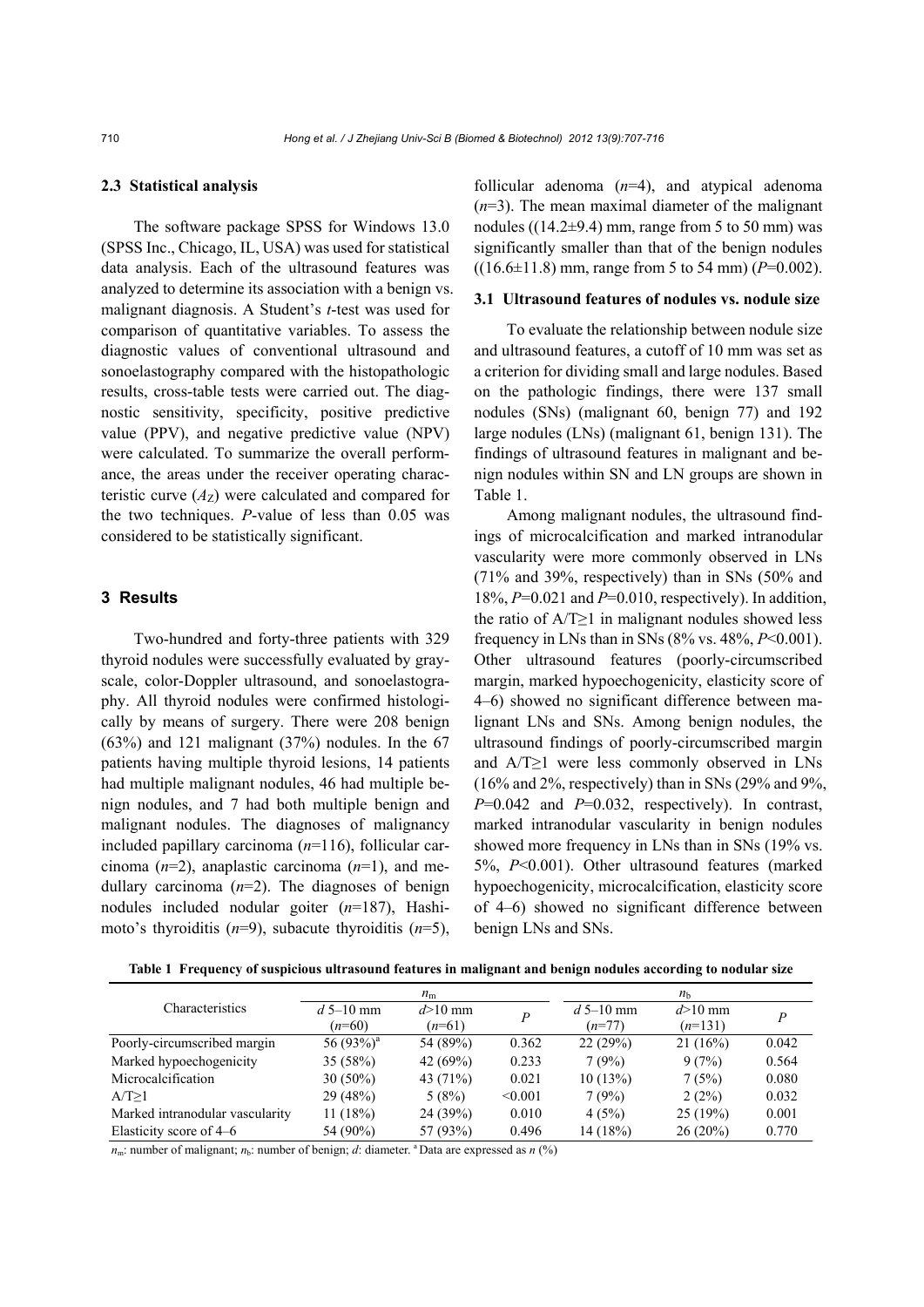# **3.2 Diagnostic accuracy of ultrasound features for malignant nodules**

The diagnostic accuracy of the ultrasound features was evaluated separately for SNs and LNs (Table 2). For both SNs and LNs, the presence of marked hypoechogenicity, microcalcification, A/T≥1 ratio, and marked intranodular vascularity had a specificity of 87%–98% and a sensitivity of 8%–70%. In contrast, the elasticity score of 4–6 and poorly-circumscribed margin had a specificity of 71%–80% and a sensitivity of 89%–93%. The feature with the highest  $A_Z$  was the elasticity score of 4–6 (0.859 in SNs, 0.868 in LNs). The  $A_Z$  of the elasticity score of 4–6 was significantly greater than that of the poorlycircumscribed margin (0.824 in SNs, *P*=0.001; 0.862 in LNs, *P*=0.011, respectively).

The distribution of elasticity scores in thyroid nodules is shown in Table 3. Among malignant nodules, 90% (54/60) of SNs and 93% (57/61) of LNs had a score of 4–6. Among benign nodules, 82% (63/77) of SNs and 80% (105/131) of LNs had a score of 1–3 (Fig. 2). All the nodules with a score of 6 were malignant (Fig. 3). As for subacute thyroiditis, 4 had a score of 4, 1 had a score of 5 (Fig. 4).

# **4 Discussion**

There is a general agreement that ultrasound features indicating a high risk for malignancy should be an indication for an FNAB and even further treatment such as surgery. Ultrasound features predictive of malignant nodules include the presence of irregular margins, marked hypoechogenicity, microcalcifications, taller-than-wide shape, and intranodular vascularity (Kim *et al*., 2002; Hoang *et al*., 2007; Moon W.J. *et al*., 2008; Cooper *et al*., 2009; Ahn *et al*., 2010).

Ultrasound evaluation of the border of a thyroid nodule can be classified as well-defined or ill-defined. Furthermore, nodules can be classified according to their contours as either smooth and rounded or irregular and microlobulated (Hoang *et al*., 2007). An ill-defined and irregular or microlobulated margin is suggestive of malignancy, but the sensitivity (48.3%–84.4%) and specificity (81%–97.6%) are variable (Kim *et al*., 2002; Papini *et al*., 2002; Cappelli *et al*., 2006; Hoang *et al*., 2007; Moon W.J. *et al*., 2008; Ahn *et al*., 2010). Some investigators have suggested an ill-defined margin as the criterion for the discrimination of malignant from benign nodules

| Characteristics                 | $n_{\rm m}$ | $n_{\rm h}$    | $S_1$<br>$\frac{6}{2}$ | $S_2$<br>$(\%)$ | <b>PPV</b><br>$(\%)$ | NPV<br>$(\%)$ | $\boldsymbol{A}$<br>$(\%)$ | $A_{\rm Z}$ | <b>OR</b> | $\boldsymbol{P}$ |
|---------------------------------|-------------|----------------|------------------------|-----------------|----------------------|---------------|----------------------------|-------------|-----------|------------------|
| $d$ 5–10 mm ( $n=137$ )         | 60          | 77             |                        |                 |                      |               |                            |             |           |                  |
| Poorly-circumscribed margin     | 56          | 22             | 93                     | 71              | 72                   | 93            | 81                         | 0.824       | 35.0      | < 0.001          |
| Marked hypoechogenicity         | 25          | 7              | 42                     | 91              | 78                   | 67            | 69                         | 0.663       | 7.14      | < 0.001          |
| Microcalcification              | 30          | 10             | 50                     | 87              | 75                   | 69            | 71                         | 0.685       | 6.70      | < 0.001          |
| $A/T \ge 1$                     | 29          | 7              | 48                     | 91              | 81                   | 69            | 72                         | 0.696       | 9.36      | < 0.001          |
| Marked intranodular vascularity | 11          | 4              | 18                     | 95              | 73                   | 60            | 61                         | 0.566       | 4.10      | 0.015            |
| Elasticity score≥4              | 54          | 14             | 90                     | 82              | 79                   | 91            | 85                         | 0.859       | 40.5      | < 0.001          |
| $d > 10$ mm $(n=192)$           | 61          | 131            |                        |                 |                      |               |                            |             |           |                  |
| Poorly-circumscribed margin     | 54          | 21             | 89                     | 84              | 72                   | 94            | 85                         | 0.862       | 40.41     | < 0.001          |
| Marked hypoechogenicity         | 19          | 9              | 31                     | 93              | 68                   | 74            | 73                         | 0.621       | 6.132     | < 0.001          |
| Microcalcification              | 43          | 7              | 70                     | 95              | 86                   | 87            | 87                         | 0.826       | 42.32     | < 0.001          |
| $A/T \ge 1$                     | 5           | $\overline{c}$ | 8                      | 98              | 71                   | 70            | 70                         | 0.533       | 5.76      | 0.022            |
| Marked intranodular vascularity | 24          | 25             | 39                     | 81              | 49                   | 74            | 68                         | 0.601       | 2.75      | 0.003            |
| Elasticity score $\geq$ 4       | 57          | 26             | 93                     | 80              | 69                   | 96            | 84                         | 0.868       | 57.55     | < 0.001          |

**Table 2 Diagnostic accuracy of ultrasound findings for malignant nodules according to nodular size**

*n*<sub>m</sub>: number of malignant; *n*<sub>b</sub>: number of benign; *d*: diameter; *S*<sub>1</sub>: sensitivity; *S*<sub>2</sub>: specificity; PPV: positive predictive value; NPV: negative predictive value; *A*: accuracy;  $A_z$ : the areas under the receiver operating characteristic curve; OR; odds ratio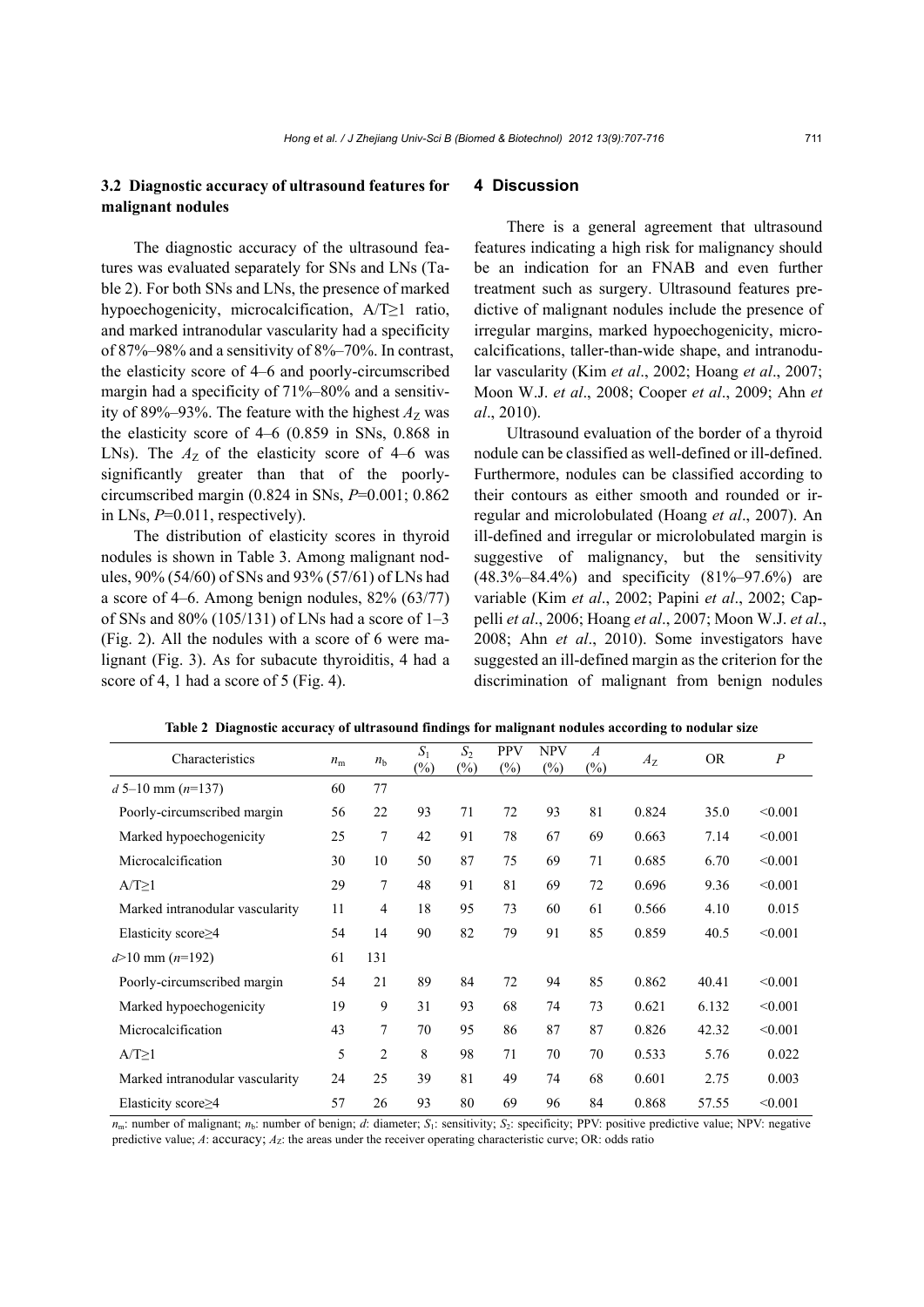| Elasticity | $n_{\rm m}$ |          | $n_{\rm b}$                                     |           |  |  |
|------------|-------------|----------|-------------------------------------------------|-----------|--|--|
| score      |             |          | $d$ 5-10 mm $d > 10$ mm $d > 10$ mm $d > 10$ mm |           |  |  |
|            | $(n=60)$    | $(n=61)$ | $(n=77)$                                        | $(n=131)$ |  |  |
|            |             |          | 26                                              |           |  |  |
|            |             |          | 29                                              | 94        |  |  |
|            |             |          |                                                 |           |  |  |
|            | 14          | 26       |                                                 | 21        |  |  |
|            | 32          | 24       |                                                 |           |  |  |
|            |             |          |                                                 |           |  |  |

**Table 3 Distribution of elasticity scores in thyroid nodules**

 $n_m$ : number of malignant;  $n_b$ : number of benign; *d*: diameter



**Fig. 2 Adenomatoid nodule in a 35-year-old woman**  Left: real-time elastogram of the nodule in the left lobe of the thyroid shows completely elastic (score 1). Right: gray-scale sonogram of the nodule shows hypoechoic and well-circumscribed margin



**Fig. 3 Papillary carcinoma in a 35-year-old woman**  Left: real-time elastogram of the nodule in the right lobe of the thyroid shows anelastic in the nodule and surrounding tissues (score 6). Right: gray-scale sonogram of the nodule shows hypoechoic and poorly-circumscribed margin



**Fig. 4 Subacute thyroiditis in a 40-year-old woman**  Left: real-time elastogram of the nodule in the right lobe of the thyroid shows anelastic (score 5). Right: gray-scale sonogram of the nodule shows marked hypoechoic and poorly-circumscribed margin



**Fig. 5 Papillary carcinoma in a 41-year-old man**  Left: real-time elastogram of the nodule in the right lobe of the thyroid shows anelastic in the nodule and surrounding tissues (score 6). Right: gray-scale sonogram of the nodule shows marked hypoechoic and irregular, microlobulated margin



**Fig. 6 Papillary carcinoma in a 31-year-old woman**  (a) Left: real-time elastogram of the nodule in the right lobe of the thyroid shows anelastic (score 5). Right: gray-scale sonogram of the nodule shows marked hypoechoic and poorly-circumscribed margin. (b) In color-Doppler ultrasound it shows marked intranodular vascularity

(Cappelli *et al*., 2006; Dighe *et al*., 2008), others have suggested an irregular or microlobulated margin as the criterion (Kim *et al*., 2002; Papini *et al*., 2002; Ahn *et al*., 2010). Poor interobserver agreement when assessing margins may account for these discordant findings. An irregular and microlobulated contour is thought to be the hallmark of thyroid papillary cancers as the neoplastic thyroid follicular epithelia undergo disorganized growth, resulting in an irregular or lobulated appearance. An ill-defined margin may be associated with minimal marginal tumor infiltration of malignancy. Both characteristics suggest malignant infiltration of adjacent thyroid parenchyma with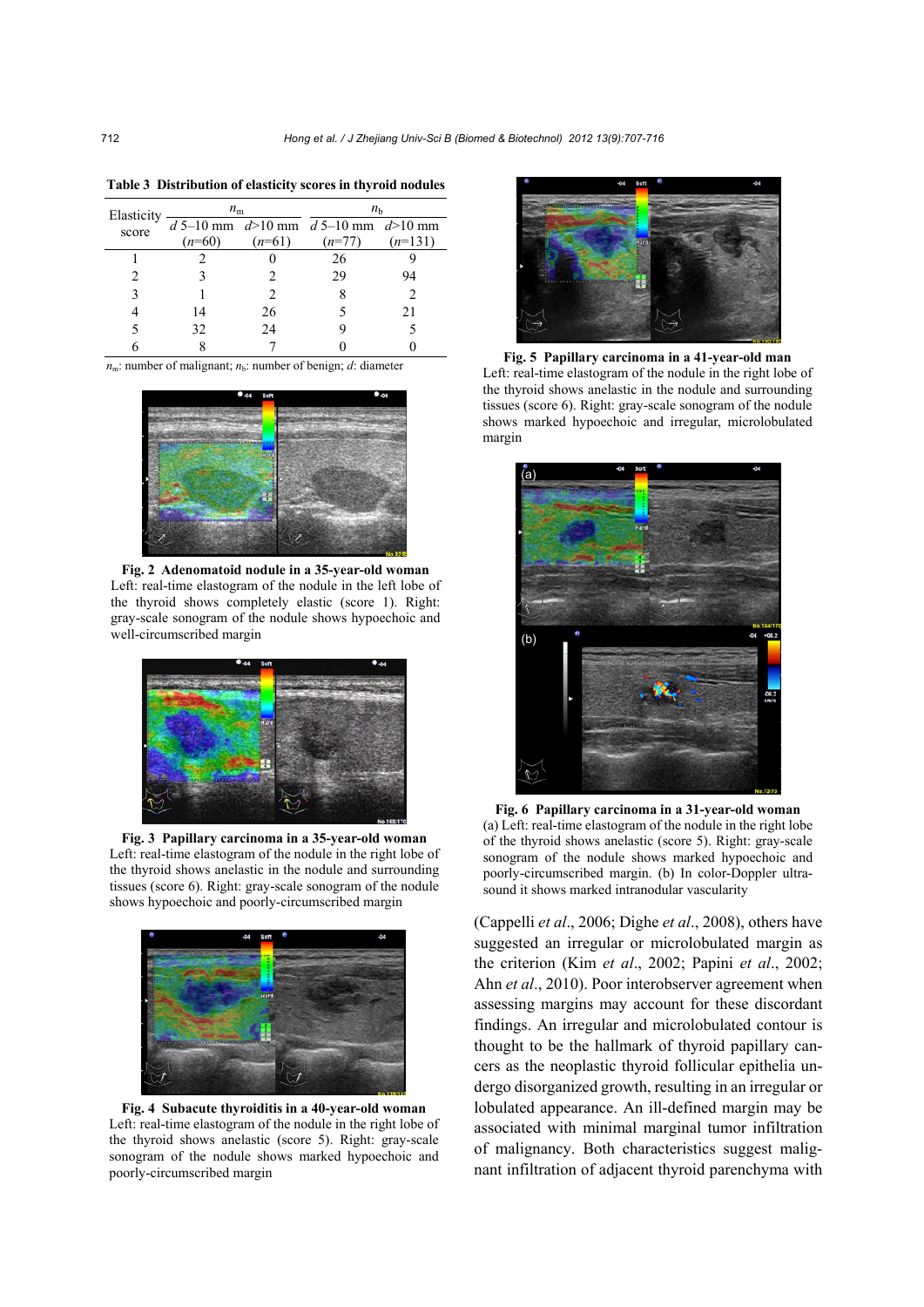*Hong et al. / J Zhejiang Univ-Sci B (Biomed & Biotechnol) 2012 13(9):707-716* 713

no pseudocapsule formation (Kim *et al*., 2002; Reading *et al*., 2005; Hoang *et al*., 2007). In our study, a poorly-circumscribed, ill-defined or irregular and microlobulated margin (Figs. 5 and 6), was found in 91% of malignant nodules and 21% of benign nodules. The sensitivity increased to 93% in SNs and 89% in LNs, the specificity was 71% in SNs and 84% in LNs, and accuracy exceeded 80%. The frequency of this characteristic had no significant difference between malignant LNs and SNs, but it was less frequent in benign LNs than in benign SNs.

Malignant nodules are typically hypoechogenic when compared with normal thyroid parenchyma; however, nearly 50% of benign nodules also have this appearance. The hypoechogenicity of thyroid nodules is not a reliable sign of malignancy since the specificity and PPV are low (Kim *et al*., 2002; Wienke *et al*., 2003; Moon W.J. *et al*., 2008). Some studies have observed that marked hypoechogenicity was highly specific for diagnosing malignant nodules, but with low sensitivity. In this study, our findings are in accordance with previous studies. In addition, we also find that the predictive ability of marked hypoechogenicity was not relevant to nodular size.

Microcalcification is one of the most specific features of thyroid malignancy with a specificity of 71.0%–98.8% (Kakkos *et al*., 2000; Khoo *et al*., 2002; Kim *et al*., 2002; Papini *et al*., 2002; Reading *et al*., 2005; Cappelli *et al*., 2006; Hoang *et al*., 2007; Moon W.J. *et al*., 2008; Ahn *et al*., 2010). In histopathology, microcalcification is thought to represent psammoma bodies, which are 10–100 μm round laminar crystalline calcific deposits. Psammoma bodies are a typical finding in papillary carcinoma (Reading *et al*., 2005). In this study, microcalcifications were more commonly observed in malignant LNs than in malignant SNs. This result was similar to that of the Moon W.J. *et al*. (2008)'s study. However, in our study no significant difference was observed between benign LNs and SNs. Microcalcifications had a specificity of 87% and a sensitivity of 50% in SNs. In the LN group, the specificity increased to 95%, and the sensitivity increased to 70%. Therefore, microcalcifications may be more predictive of malignancy in LNs than in SNs.

The ratio of the nodular shape  $A/T \ge 1$  is a reportedly characteristic and very specific feature of malignant thyroid nodules (Kim *et al*., 2002; Hoang *et al.*, 2007; Moon W.J. *et al*., 2008; Ahn *et al*., 2010).

This appearance may be due to the fact that malignant nodules grow across normal tissue planes, while benign nodules grow parallel to normal tissue planes (Kim *et al*., 2002; Hoang *et al*., 2007). In our study, we found that this feature was more sensitive in SNs than in LNs. Nearly 48% of malignant nodules with the maximal diameter not exceeding 10 mm had this feature, but only 8% of malignant nodules with the maximal diameter exceeding 10 mm had this feature.

There are many reports that have evaluated the diagnostic performance of Doppler ultrasound in the assessment of thyroid tumors. Some authors claimed that intranodular vascularity is useful for differentiating benign from malignant thyroid nodules (Papini *et al*., 2002; Chammas *et al*., 2005; Appetecchia and Solivetti, 2006), while others disagreed (Algin *et al*., 2010; Moon H.J. *et al*., 2010). Three main factors may account for this variability. First, lack of a standardized definition of vascularity patterns leads to a lack of objectivity. Some studies defined intranodular vascularity as blood flow within the nodule and neglected blood flow at the periphery (Papini *et al*., 2002; Moon H.J. *et al*., 2010), while other studies defined intranodular vascularity as more flow in the nodule than in the surrounding thyroid gland and more flow in the central part of the nodule than at the periphery (Chammas *et al*., 2005; Rago *et al*., 2007). Second, the sensitivity of Doppler ultrasound is affected by technical parameters such as settings of the wall filter, nodule depth, and pulse repetition frequency. Power Doppler imaging may be more sensitive than color-Doppler ultrasound for detecting the slow flow of small vessels (Moon W.J. *et al*., 2008). Finally, the participants were quite heterogeneous across studies. Some authors only investigated thyroid nodules larger than 10 mm (Brunese *et al*., 2008). In our study, we defined marked intranodular vascularity as more flow in the central part of the nodule than at the periphery (Fig. 6b), which resulted in a high specificity but a very low sensitivity. We found that the diagnostic accuracy was dependent on tumor size, in which marked intranodular vascularity was more commonly observed in LNs than in SNs in both malignant and benign nodules.

Recent studies demonstrated that ultrasoundbased elastography could improve detection of malignant thyroid nodules with a high sensitivity and good specificity (Lyshchik *et al*., 2005; Rago *et al*., 2007;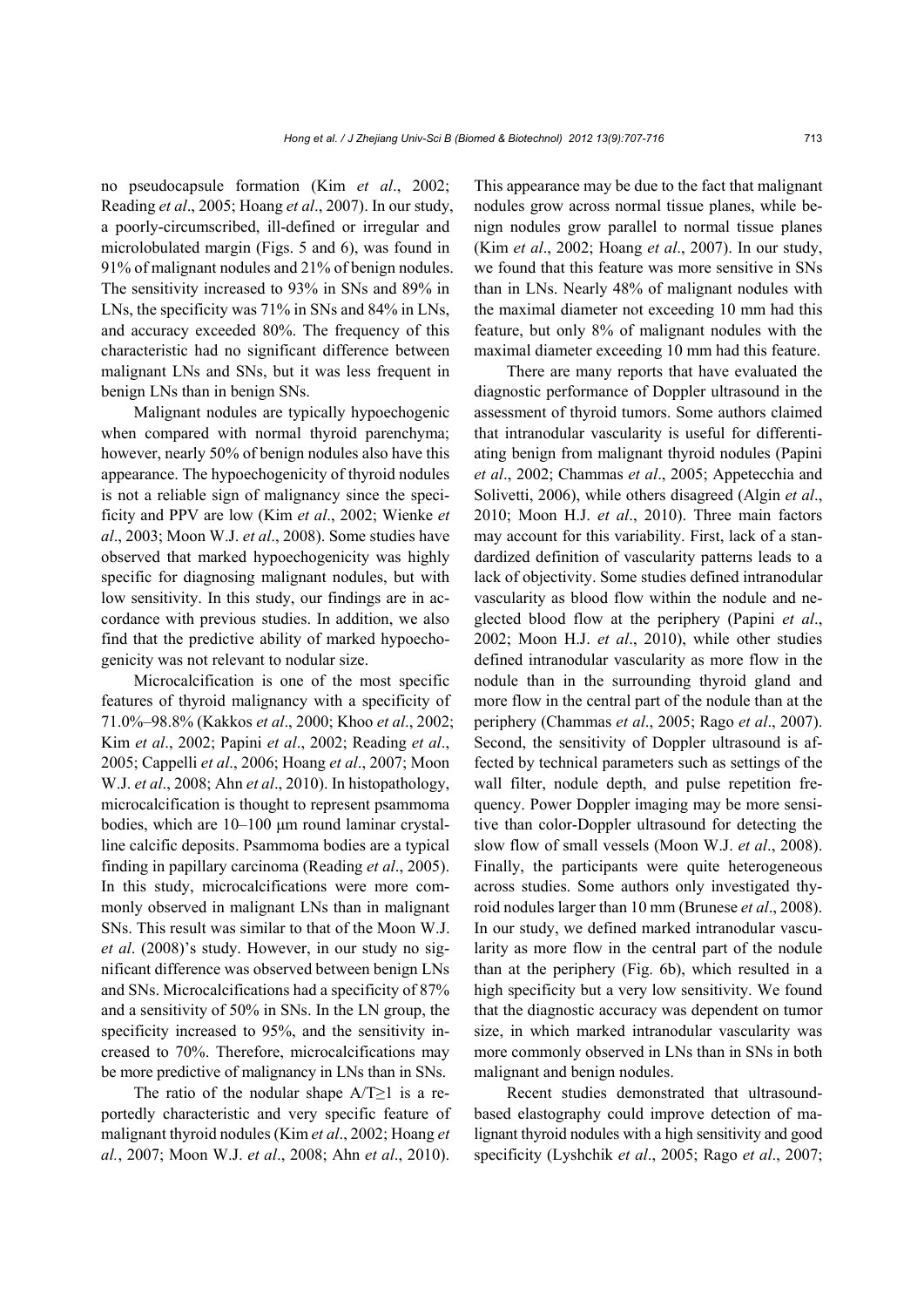Asteria *et al*., 2008; Dighe *et al*., 2008; Rubaltelli *et al*., 2009; Bojunga *et al*., 2010). In our study, the NPV of sonoelastography was 91% in SNs and 96% in LNs, which could be useful in determining which nodules could be safely observed without biopsy. An elasticity score of 6 was observed exclusively in malignant nodules. If theses findings are confirmed in larger series, a score of 6 may be used as a reliable indicator for nodule biopsy. The  $A_Z$  values of the sonoelastography in LNs and SNs were superior to those of other ultrasound features. As for nodule size, Rago *et al*. (2007) reported that the predictive ability of sonoelastographic measurement was independent of nodular size, with a sensitivity and specificity of 100% being observed in 9 nodules sizing from 8 to 10 mm. However, the sample size was too small to make an accurate conclusion. In our study, the distribution of elasticity scores showed no significant difference between malignant and benign in both LNs and SNs, and the predictive ability of sonoelastography was independent of nodular size.

As with any imaging technique, sonoelastography has its limitations. The elasticity of soft tissues depends to a large extent on their molecular building blocks (fat, collagen, etc.), and on the microscopic and macroscopic structural organization of these blocks (Ko *et al*., 2006). Pathologic changes are generally correlated with changes in tissue stiffness. Some benign nodules, such as subacute thyroiditis, nodules with coarse calcification or fibrosis, may have increased stiffness (Rago *et al*., 2007; Asteria *et al*., 2008; Hong *et al*., 2009; Rubaltelli *et al*., 2009; Bojunga *et al*., 2010). Thus, the false-positive results may increase, resulting in a specificity decrease. In the present study, the NPV was high (91% in SNs, 96% in LNs), but the PPV was moderate (79% in SNs, 69% in LNs). Second, not all nodules are amenable to sonoelastography. Sonoelastography cannot be performed on nodules with peripheral rim calcification, nodules with a large cystic component, nodules with a diameter of <5 mm and coalescent nodules (Lyshchik *et al*., 2005; Rago *et al*., 2007; Asteria *et al*., 2008; Dighe *et al*., 2008; Hong *et al*., 2009; Rubaltelli *et al*., 2009; Bojunga *et al*., 2010; Kagoya *et al*., 2010). Third, the overall quality of sonoelastography is dramatically affected by the decorrelation noise caused by the out-of-plane motion of the examined lesion under compression and the pulsation of the

carotid artery (Lyshchik *et al*., 2005; Asteria *et al*., 2008; Rubaltelli *et al*., 2009; Bojunga *et al*., 2010). In addition, the neck contains a wide range of structures in relatively narrow compartments. Therefore, elastographic imaging of the thyroid gland will require more training to achieve optimal images for diagnosis (Hong *et al*., 2009; Kagoya *et al*., 2010).

There are several limitations in this study. First, since 116 of 121 (96%) malignancies were papillary thyroid carcinoma, this study predominantly reflects sonographic and sonoelastographic features of papillary thyroid carcinoma. Second, all sonographic evaluations were performed by one investigator, so we were unable to investigate interobserver agreement for the diagnosis of malignant thyroid nodules using conventional B-mode ultrasound and real-time freehand ultrasound elastography. Park *et al*. (2009) suggested that conventional ultrasound features such as echogenicity, margin, and elastography do not present reliable interobserver agreement for the diagnosis of malignant thyroid nodules. Third, the general applicability of this study is limited due to selection bias since not all nodules were FNAB. This study included patients referred for surgery and had a high percentage of malignant thyroid nodules (37%). Most studies show an incidence of malignancy of 2%–5% in nodules selected for biopsy, with a much lower incidence in unselected nodules (Cooper *et al*., 2006).

In conclusion, the predictive values of microcalcifications, nodular margins, A/T ratio, and marked intranodular vascularity depend on nodule size, but the predictive values of echogenicity and elastography do not.

#### **References**

- Ahn, S.S., Kim, E.K., Kang, D.R., Lim, S.K., Kwak, J.Y., Kim, M.J., 2010. Biopsy of thyroid nodules: comparison of three sets of guidelines. *Am. J. Roentgenol.*, **194**(1):31-37. [doi:10.2214/AJR.09.2822]
- Algin, O., Algin, E., Gokalp, G., Ocakoğlu, G., Erdoğan, C., Saraydaroglu, O., Tuncel, E., 2010. Role of Duplex power Doppler ultrasound in differentiation between malignant and benign thyroid nodules. *Korean J. Radiol.*, **11**(6):594-602. [doi:10.3348/kjr.2010.11.6.594]
- Appetecchia, M., Solivetti, F.M., 2006. The association of colour flow Doppler sonography and conventional ultrasonography improves the diagnosis of thyroid carcinoma. *Horm. Res.*, **66**(5):249-256. [doi:10.1159/000096013]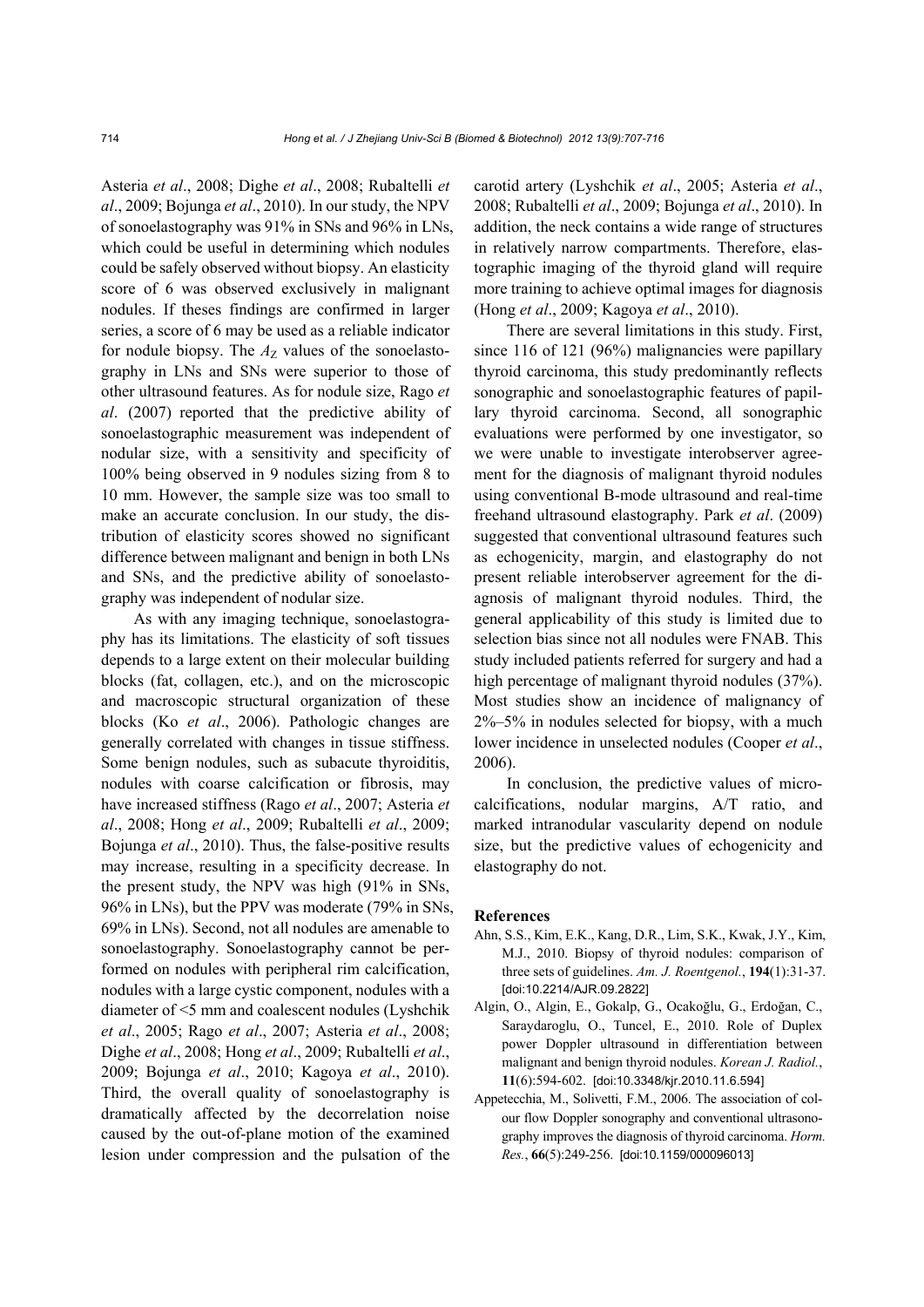- Asteria, C., Giovanardi, A., Pizzocaro, A., Cozzaglio, L., Morabito, A., Somalvico, F., Zoppo, A., 2008. US-elastography in the differential diagnosis of benign and malignant thyroid nodules. *Thyroid*, **18**(5):523-531. [doi:10.1089/thy.2007.0323]
- Bojunga, J., Herrmann, E., Meyer, G., Weber, S., Zeuzem, S., Friedrich-Rust, M., 2010. Real-time elastography for the differentiation of benign and malignant thyroid nodules: a meta-analysis. *Thyroid*, **20**(10):1145-1150. [doi:10.1089/ thy.2010.0079]
- Brunese, L., Romeo, A., Iorio, S., Napolitano, G., Fucili, S., Biondi, B., Vallone, G., Sodano, A., 2008. A new marker for diagnosis of thyroid papillary cancer: B-flow twinkling sign. *J. Ultrasound Med.*, **27**(8):1187-1194.
- Cappelli, C., Castellano, M., Pirola, I., Gandossi, E., de Martino, E., Cumetti, D., Agosti, B., Rosei, E.A., 2006. Thyroid nodule shape suggests malignancy. *Eur. J. Endocrinol.*, **155**(1):27-31. [doi:10.1530/eje.1.02177]
- Chammas, M.C., Gerhard, R., de Oliveria, I.R., Widman, A., de Barros, N., Durazzo, M., Ferraz, A., Cerri, G.G., 2005. Thyroid nodules: evaluation with power Doppler and duplex Doppler ultrasound. *Otolaryngol. Head Neck Surg.*, **132**(6):874-882.[doi:10.1016/j.otohns.2005.02.003]
- Cooper, D.S., Doherty, G., Haugen, B.R., Kloos, R.T., Lee, S.L., Mandel, S.J., Mazzaferri, E.L., Mclver, B., Sherman, S.I., Tuttle, R.M., *et al*., 2006. Management guidelines for patients with thyroid nodules and differentiated thyroid cancer. *Thyroid*, **16**(2):109-142. [doi:10.1089/thy.2006. 16.109]
- Cooper, D.S., Doherty, G.M., Haugen, B.R., Kloos, R.T., Lee, S.L., Mandel, S.J., Mazzaferri, E.L., McIver, B., Pacini, F., Schlumberger, M., *et al*., 2009. Revised American thyroid association management guidelines for patients with thyroid nodules and differentiated thyroid cancer. *Thyroid*, **19**(11):1167-1214. [doi:10.1089/thy.2009.0110]
- Dighe, M., Bae, U., Richardson, M.L., Dubinsky, T.J., Minoshima, S., Kin, Y., 2008. Differential diagnosis of thyroid nodules with US elastography using carotid artery pulsation. *Radiology*, **248**(2):662-668. [doi:10.1148/radiol. 2482071758]
- Ezzat, S., Sarti, D.A., Cain, D.R., Braunstein, G.D., 1994. Thyroid incidentalomas: prevalence by palpation and ultrasonography. *Arch. Intern. Med.*, **154**(16):1838-1840. [doi:10.1001/archinte.154.16.1838]
- Frates, M.C., Benson, C.B., Doubilet, P.M., Kunreuther, E., Contreras, M., Cibas, E.S., Orcutt, J., Moore, F.D.Jr., Larsen, P.R., Marqusee, E., *et al*., 2006. Prevalence and distribution of carcinoma in patients with solitary and multiple thyroid nodules on sonography. *J. Clin. Endocrinol. Metab.*, **91**(9):3411-3417. [doi:10.1210/jc.2006- 0690]
- Hoang, J.K., Lee, W.K., Lee, M., Johnson, D., Farrell, S., 2007. US features of thyroid malignancy: pearls and pitfalls. *Radiographics*, **27**(3):847-860. [doi:10.1148/rg.273065038]
- Hong, Y., Liu, X., Li, Z., Zhang, X., Chen, M., Luo, Z., 2009. Real-time ultrasound elastography in the differential diagnosis of benign and malignant thyroid nodules. *J. Ul-*

*trasound Med.*, **28**(7):861-867.

- Kagoya, R., Monobe, H., Tojima, H., 2010. Utility of elastography for differential diagnosis of benign and malignant thyroid nodules. *Otolaryngol. Head Neck Surg.*, **143**(2): 230-234. [doi:10.1016/j.otohns.2010.04.006]
- Kakkos, S.K., Scopa, C.D., Chalmoukis, A.K., Karachalios, D.A., Spiliotis, J.D., Harkoftakis, J.G., Karavias, D.D., Androulakis, J.A., Vagenakis, A.G., 2000. Relative risk of cancer in sonographically detected thyroid nodules with calcifications. *J. Clin. Ultrasound*, **28**(7):347-352. [doi:10.1002/1097-0096(200009)28:7<347::AID-JCU5>3.3. CO;2-F]
- Khaled, W., Reichling, S., Bruhns, O.T., Emert, H., 2006. Ultrasonic strain imaging and reconstructive elastography for biological tissue. *Ultrasonics*, **44**(s1):e199-e202. [doi:10.1016/j.ultras.2006.06.007]
- Khoo, M.L., Asa, S.L., Witterick, I.J., Freeman, J.L., 2002. Thyroid calcification and its association with thyroid carcinoma. *Head Neck*, **24**(7):651-655. [doi:10.1002/hed. 10115]
- Kim, E.K., Park, C.S., Chung, W.Y., Oh, K.K., Kim, D.I., Lee, J.T., Yoo, H.S., 2002. New sonographic criteria for recommending fine-needle aspiration biopsy of nonpalpable solid nodules of the thyroid. *Am. J. Roentgenol.*, **178**(3):687-691.
- Ko, H.J., Tan, W., Stack, R., Boppart, S.A., 2006. Optical coherence elastography of engineered and developing tissue. *Tissue Eng.*, **12**(1):63-73. [doi:10.1089/ten.2006. 12.63]
- Lee, T.I., Yang, H.J., Lin, S.Y., Lee, M.T., Lin, H.D., Braverman, L.E., Tang, K.T., 2002. The accuracy of fine-needleaspiration biopsy and frozen section in patients with thyroid cancer. *Thyroid*, **12**(7):619-626. [doi:10.1089/105072502320288492]
- Lyshchik, A., Higashi, T., Asato, R., Tanaka, S., Ito, J., Mai, J.J., Pellot-Barakat, C., Insana, M.F., Brill, A.B., Saga, T., *et al*., 2005. Thyroid gland tumor diagnosis at US elastography. *Radiology*, **237**(1):202-211. [doi:10.1148/radiol. 2363041248]
- Moon, H.C., Jung, E.J., Park, S.T., Ha, W.S., Choi, S.K., Hong, S.C., Lee, Y.J., Joo, Y.T., Jeong, C.Y., Choi, D.S., *et al*., 2007. Role of ultrasonography in predicting malignancy in patients with thyroid nodules. *World J. Surg.*, **31**(7): 1410-1416. [doi:10.1007/s00268-007-9013-7]
- Moon, H.J., Kwak, J.Y., Kim, M.J., Son, E.J., Kim, E.K., 2010. Can vascularity at Power Doppler US help predict thyroid malignancy? *Radiology*, **255**(1):260-269. [doi:10.1148/ radiol.09091284]
- Moon, W.J., Jung, S.L., Lee, J.H., Na, D.G., Baek, J.H., Lee, Y.H., Kim, J., Kim, H.S., Byun, J.S., Lee, D.H., *et al*., 2008. Benign and malignant thyroid nodules: US differentiation—multicenter retrospective study. *Radiology*, **247**(3):762-770. [doi:10.1148/radiol.2473070944]
- Papini, E., Guglielmi, R., Bianchini, A., Crescenzi, A., Taccogna, S., Nardi, F., Panunzi, C., Rinaldi, R., Toscano, V., Pacella, C.M., 2002. Risk of malignancy in nonpalpable